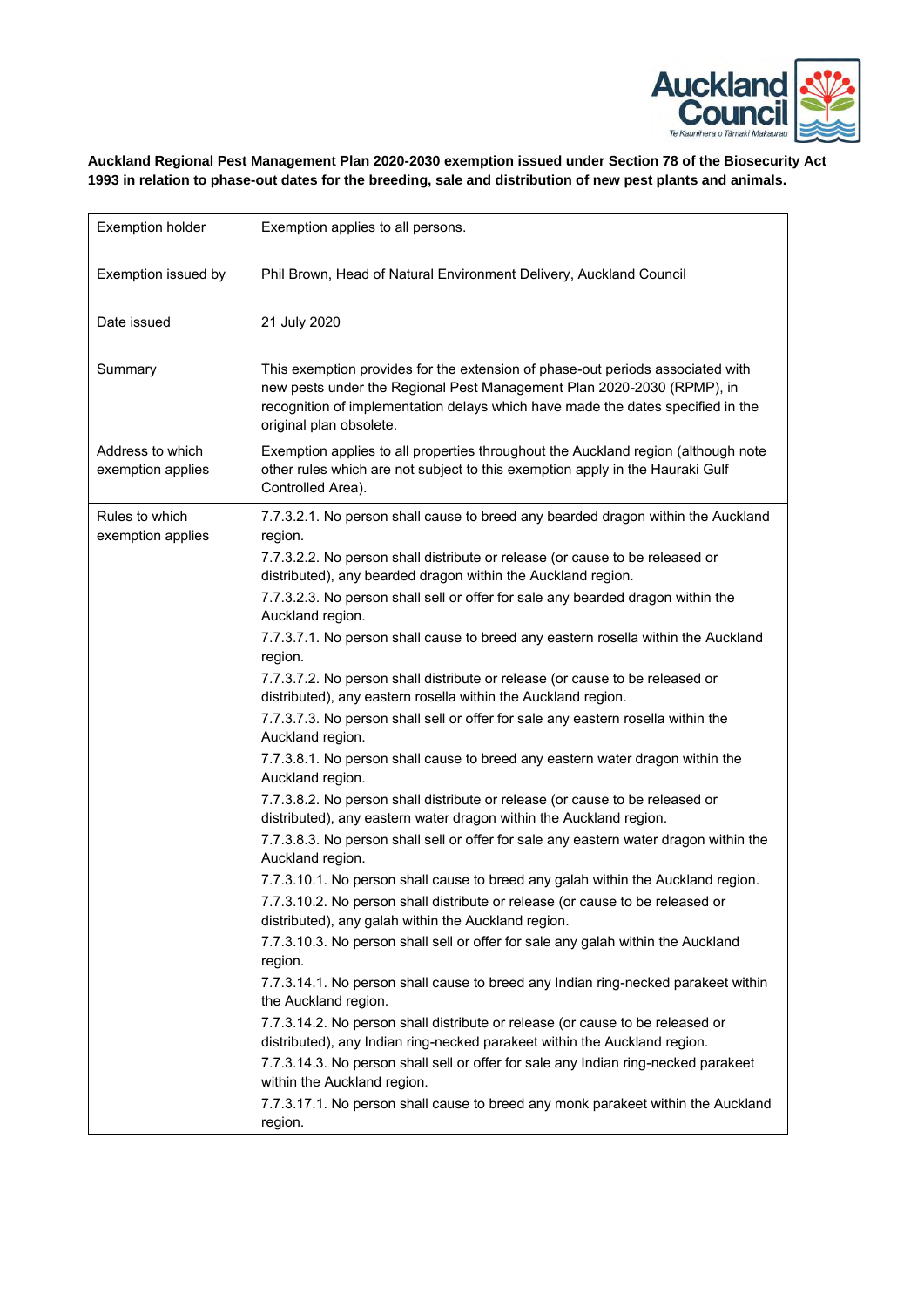| 7.7.3.17.2. No person shall distribute or release (or cause to be released or<br>distributed), any monk parakeet within the Auckland region.                                                                                                                                                                                                                                                                    |
|-----------------------------------------------------------------------------------------------------------------------------------------------------------------------------------------------------------------------------------------------------------------------------------------------------------------------------------------------------------------------------------------------------------------|
| 7.7.3.17.3. No person shall sell or offer for sale any monk parakeet within the<br>Auckland region.                                                                                                                                                                                                                                                                                                             |
| 7.7.3.24.1. No person shall cause to breed any rainbow lorikeet within the Auckland                                                                                                                                                                                                                                                                                                                             |
| region.                                                                                                                                                                                                                                                                                                                                                                                                         |
| 7.7.3.24.2. No person shall distribute or release (or cause to be released or<br>distributed), any rainbow lorikeet within the Auckland region.                                                                                                                                                                                                                                                                 |
| 7.7.3.24.3. No person shall sell or offer for sale any rainbow lorikeet within the<br>Auckland region.                                                                                                                                                                                                                                                                                                          |
| 7.7.3.26.1. No person shall cause to breed any red-eared slider or other sub-<br>species of Trachemys scripta within the Auckland region.                                                                                                                                                                                                                                                                       |
| 7.7.3.26.2. No person shall distribute or release (or cause to be released or<br>distributed), any red-eared slider or other sub-species of Trachemys scripta within<br>the Auckland region.                                                                                                                                                                                                                    |
| 7.7.3.26.3. No person shall sell or offer for sale any red-eared slider or other sub-<br>species of Trachemys scripta within the Auckland region.                                                                                                                                                                                                                                                               |
| 7.7.3.29.1. No person shall cause to breed any snake-neck turtle within the<br>Auckland region.                                                                                                                                                                                                                                                                                                                 |
| 7.7.3.29.2. No person shall distribute or release (or cause to be released or<br>distributed), any snake-neck turtle within the Auckland region.                                                                                                                                                                                                                                                                |
|                                                                                                                                                                                                                                                                                                                                                                                                                 |
| 7.7.3.29.3. No person shall sell or offer for sale any snake-neck turtle within the<br>Auckland region.                                                                                                                                                                                                                                                                                                         |
| 7.7.10.1.1. No person shall cause to breed any Sustained Control Pest Plant within<br>the Auckland region.                                                                                                                                                                                                                                                                                                      |
| 7.7.10.1.2. No person shall distribute or release (or cause to be released or<br>distributed), any Sustained Control Pest Plant within the Auckland region.                                                                                                                                                                                                                                                     |
| 7.7.10.1.3. No person shall sell or offer for sale any Sustained Control Pest Plant<br>within the Auckland.                                                                                                                                                                                                                                                                                                     |
| The dates on which the above rules come into effect are hereby extended to the                                                                                                                                                                                                                                                                                                                                  |
| dates shown in Tables 1 and 2 below. The exemption applies only to those species<br>listed in Tables 1 and 2 below. Species that were already subject to similar<br>provisions under the previous Regional Pest Management Strategy or National Pest<br>Plant Accord are not covered by this exemption and will continue to be unavailable<br>for breeding, sale and distribution in the region.                |
| Since making of the Regional Pest Management Plan, events have occurred that                                                                                                                                                                                                                                                                                                                                    |
| make the original phase-out dates inappropriate. Specifically, delays in<br>implementing the Regional Pest Management Plan mean that the length of phase-<br>out periods envisaged in the original plan will not be implemented unless an<br>exemption is issued. Phase-out dates are therefore to be extended to assist<br>affected industries in making the transition to the new provisions, as envisaged in |
| the original plan.                                                                                                                                                                                                                                                                                                                                                                                              |
| 31 December 2023                                                                                                                                                                                                                                                                                                                                                                                                |
| This exemption applies only to those rules specified above and does not provide an<br>exemption to other RPMP provisions which may apply to those same species, such<br>as, for instance, rules applying to movement of pests within the Hauraki Gulf<br>Controlled Area.                                                                                                                                       |
|                                                                                                                                                                                                                                                                                                                                                                                                                 |

Note: The exemption given by this notice is given under section 78 of the Biosecurity Act only, and does not constitute an exemption from the requirements of any other relevant legislation (including regulations). It is the responsibility of the Exemption Holder to be familiar with and comply with any other applicable legislation (e.g. Animal Welfare Act).

**Table 1. Plant species with new restrictions on sale, distribution and exhibition in the Auckland region under the new Auckland Regional Pest Management Plan 2020-2030, and the corresponding dates these restrictions come into effect.**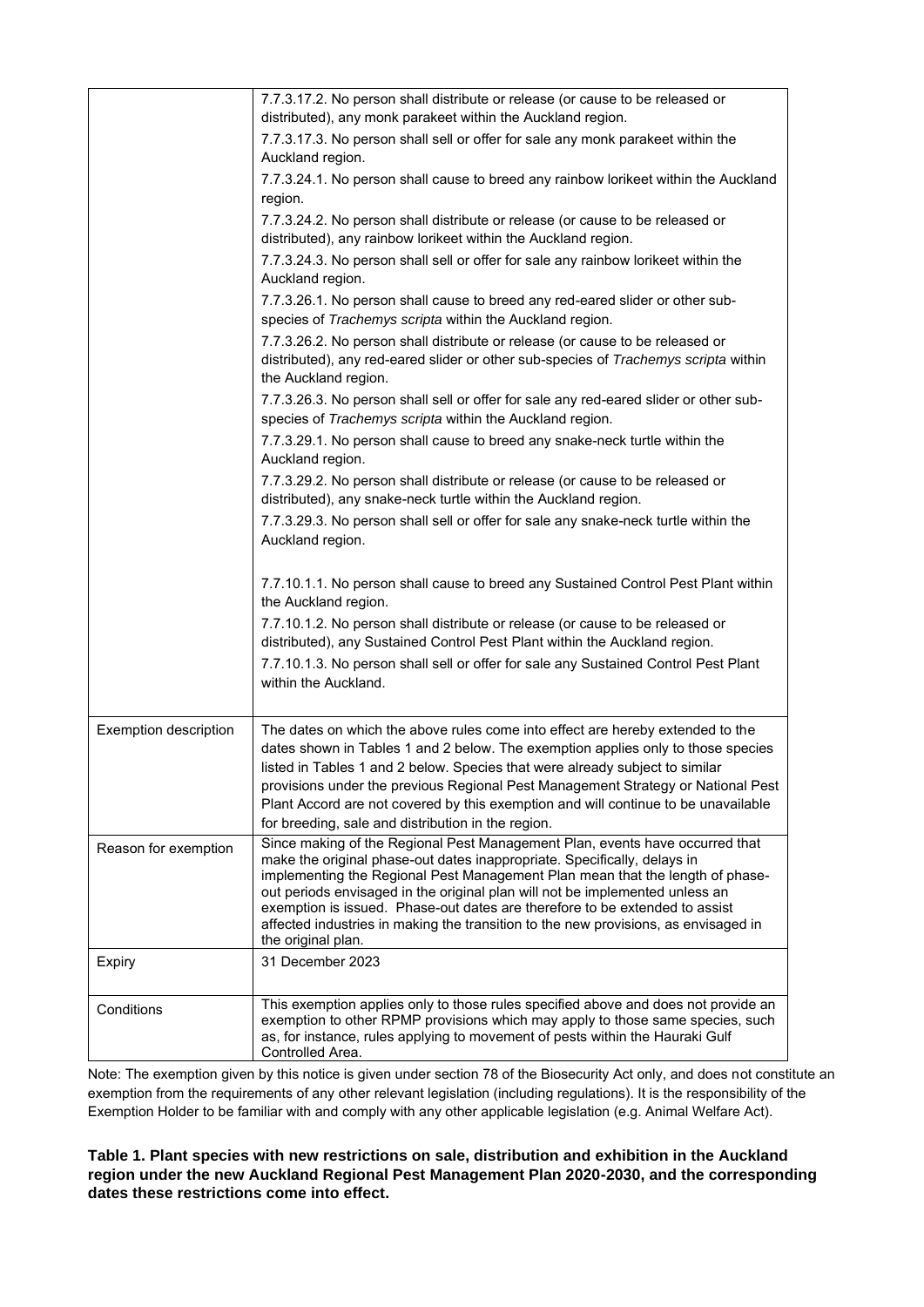| <b>Common name</b>         | <b>Scientific name</b>                                                                                                                                       | Date from which plants are banned from sale,<br>communication and exhibition                                                                                                                                                                                                                                                                                                                                                                                                                                                                                            |  |
|----------------------------|--------------------------------------------------------------------------------------------------------------------------------------------------------------|-------------------------------------------------------------------------------------------------------------------------------------------------------------------------------------------------------------------------------------------------------------------------------------------------------------------------------------------------------------------------------------------------------------------------------------------------------------------------------------------------------------------------------------------------------------------------|--|
| agapanthus                 | Agapanthus praecox                                                                                                                                           | Prior to 1 September 2023, all Agapanthus<br>a)<br>praecox tall form cultivars (those exceeding<br>600mm height); and<br>b)<br>From 1 September 2023, all Agapanthus praecox<br>cultivars, except for any low fertility cultivar which<br>is determined by Auckland Council to produce less<br>than 2% viable seeds compared to high fertility<br>cultivars that were evaluated under the same<br>conditions and location. Cultivars already meeting<br>this test will be listed on the Auckland Botanic<br>Gardens website<br>http://www.aucklandbotanicgardens.co.nz/ |  |
| alder                      | Alnus glutinosa                                                                                                                                              | Comes into effect 1 September 2022                                                                                                                                                                                                                                                                                                                                                                                                                                                                                                                                      |  |
| arum lily                  | Zantedeschia aethiopica*1                                                                                                                                    | Green Goddess already in effect under previous<br>RPMS and NPPA. All other cultivars in effect 1<br>September 2021.                                                                                                                                                                                                                                                                                                                                                                                                                                                     |  |
| bamboo species             | Phyllostachys aurea,<br>Phyllostachys nigra,<br>Pleioblastus auricomus,<br>Pleioblastus hindsii,<br>Pseudosasa japonica,<br>Chimonobambusa<br>quadrangularis | Comes into effect 1 September 2021                                                                                                                                                                                                                                                                                                                                                                                                                                                                                                                                      |  |
| bangalow palm              | Archontophoenix<br>cunninghamii                                                                                                                              | Comes into effect 1 September 2022                                                                                                                                                                                                                                                                                                                                                                                                                                                                                                                                      |  |
| berry heath                | Erica baccans                                                                                                                                                | Comes into effect 1 September 2021                                                                                                                                                                                                                                                                                                                                                                                                                                                                                                                                      |  |
| black wattle               | Acacia mearnsii                                                                                                                                              | Comes into effect 1 September 2021                                                                                                                                                                                                                                                                                                                                                                                                                                                                                                                                      |  |
| <b>Brazilian rattlebox</b> | Sesbania punicea                                                                                                                                             | Comes into effect 1 September 2021                                                                                                                                                                                                                                                                                                                                                                                                                                                                                                                                      |  |
| Californian thistle        | Cirsium arvense                                                                                                                                              | Comes into effect 1 September 2021                                                                                                                                                                                                                                                                                                                                                                                                                                                                                                                                      |  |
| Canary Island ivy          | Hedera helix subsp.<br>canariensis                                                                                                                           | Comes into effect 1 September 2022                                                                                                                                                                                                                                                                                                                                                                                                                                                                                                                                      |  |
| Carex scoparia             | Carex scoparia                                                                                                                                               | Comes into effect 1 September 2021                                                                                                                                                                                                                                                                                                                                                                                                                                                                                                                                      |  |
| century plant              | Agave americana                                                                                                                                              | Comes into effect 1 September 2021                                                                                                                                                                                                                                                                                                                                                                                                                                                                                                                                      |  |
| Chinese fan palm           | Trachycarpus fortunei                                                                                                                                        | Comes into effect 1 September 2022                                                                                                                                                                                                                                                                                                                                                                                                                                                                                                                                      |  |
| Chinese holly grape        | Mahonia Iomariifolia                                                                                                                                         | Comes into effect 1 September 2021                                                                                                                                                                                                                                                                                                                                                                                                                                                                                                                                      |  |
| creeping fig               | Ficus pumila                                                                                                                                                 | Comes into effect 1 September 2022                                                                                                                                                                                                                                                                                                                                                                                                                                                                                                                                      |  |
| dally pine                 | Psoralea pinnata                                                                                                                                             | Comes into effect 1 September 2021                                                                                                                                                                                                                                                                                                                                                                                                                                                                                                                                      |  |

 $\begin{array}{c} \hline \end{array}$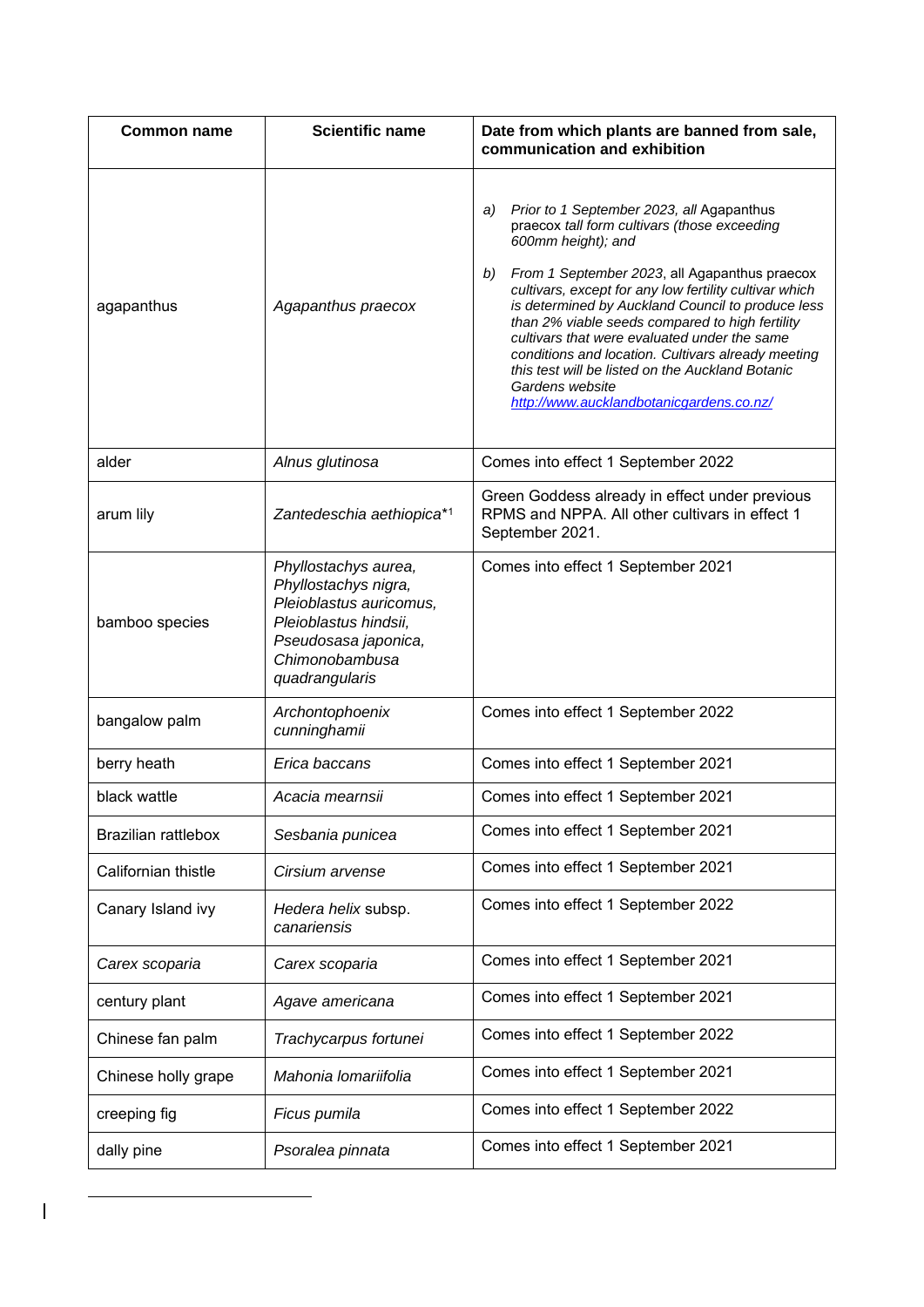| divided sedge               | Carex divisa                                             | Comes into effect 1 September 2021 |  |
|-----------------------------|----------------------------------------------------------|------------------------------------|--|
| fatsia                      | Fatsia japonica                                          | Comes into effect 1 September 2022 |  |
| furcraea                    | Furcraea foetida, F.<br>parmentieri and F. selloa        | Comes into effect 1 September 2022 |  |
| giant rhubarb               | Gunnera manicata                                         | Comes into effect 1 September 2021 |  |
| guava                       | Psidium cattleianum                                      | Comes into effect 1 September 2021 |  |
| hakea                       | Hakea spp.                                               | Comes into effect 1 September 2021 |  |
| holly-leaved senecio        | Senecio glastifolius                                     | Comes into effect 1 September 2021 |  |
| Hydrocotyle umbellata       | Hydrocotyle umbellata                                    | Comes into effect 1 September 2021 |  |
| Japanese cherry             | Prunus serrulata                                         | Comes into effect 1 September 2022 |  |
| loquat                      | Eriobotrya japonica                                      | Comes into effect 1 September 2022 |  |
| marram grass                | Ammophila arenaria                                       | Comes into effect 1 September 2021 |  |
| Mexican devil               | Ageratina adenophora                                     | Comes into effect 1 September 2021 |  |
| Morton bay fig              | Ficus macrophylla                                        | Comes into effect 1 September 2022 |  |
| prickly-leaved wattle       | Acacia verticillata                                      | Comes into effect 1 September 2021 |  |
| Queensland umbrella<br>tree | Schefflera actinophylla                                  | Comes into effect 1 September 2022 |  |
| red dragon                  | Persicaria microcephala                                  | Comes into effect 1 September 2021 |  |
| red valerian                | Centranthus ruber                                        | Comes into effect 1 September 2021 |  |
| rum cherry                  | Prunus serotina*                                         | Comes into effect 1 September 2022 |  |
| salt water paspalum         | Paspalum vaginatum                                       | Comes into effect 1 September 2021 |  |
| Selaginella spp.            | Selaginella martensii, S.<br>moellendorffii, S. uncinata | Comes into effect 1 September 2021 |  |
| sharp rush                  | Juncus acutus                                            | Comes into effect 1 September 2021 |  |
| soap aloe                   | Aloe maculata                                            | Comes into effect 1 September 2022 |  |
| Spanish broom               | Spartium junceum                                         | Comes into effect 1 September 2021 |  |
| sydney golden wattle        | Acacia longifolia                                        | Comes into effect 1 September 2021 |  |
| Taiwan cherry <sup>2</sup>  | Prunus campanulata                                       | Comes into effect 1 September 2022 |  |
| tree lupin                  | Lupinus arboreus                                         | Comes into effect 1 September 2021 |  |
| yellow guava                | Psidium guajava                                          | Comes into effect 1 September 2022 |  |

<sup>2</sup> Excludes sterile cultivars 'Mimosa' and 'Pink clouds'